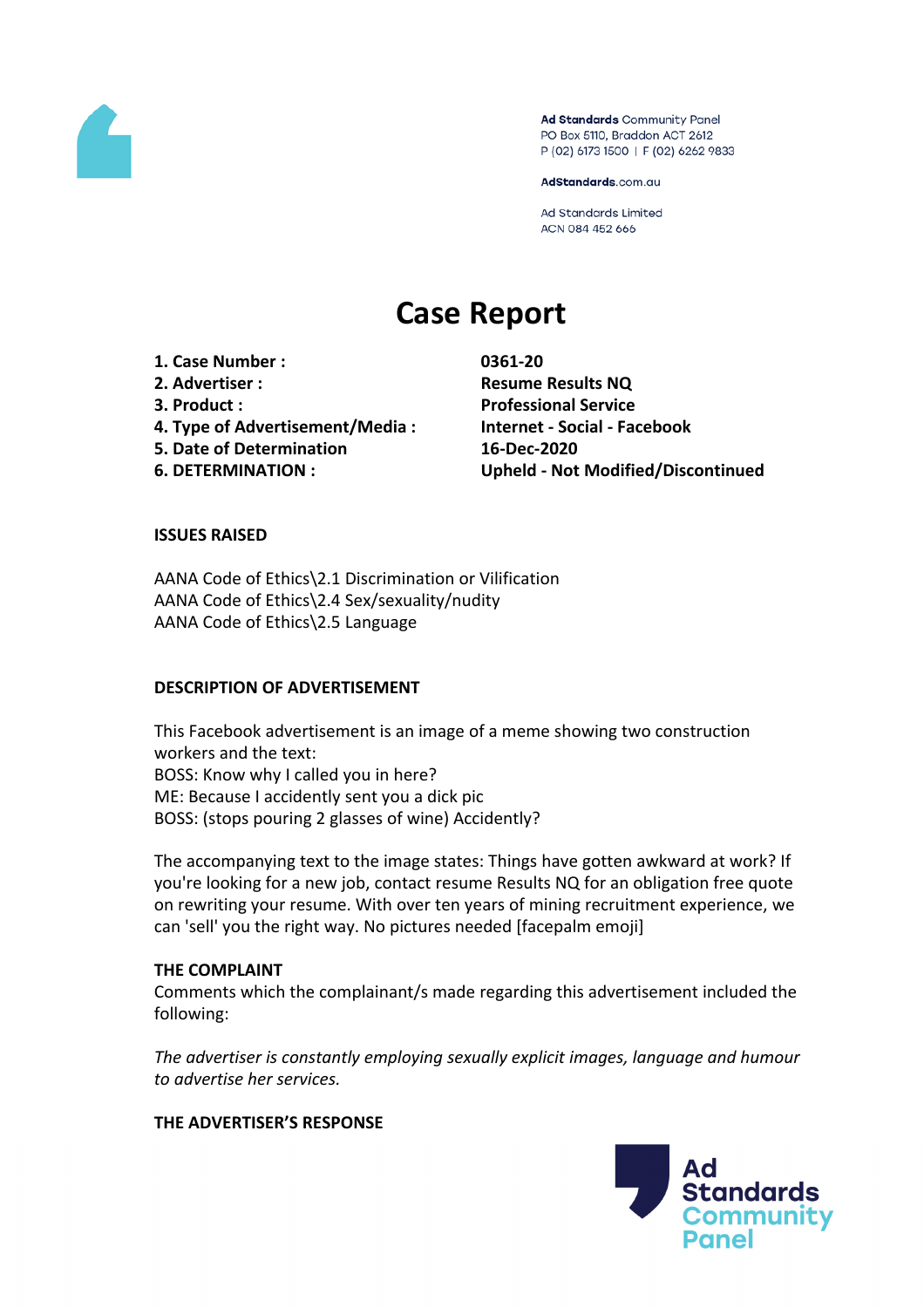

Comments which the advertiser made in response to the complainant/s regarding this advertisement include the following:

*Advertiser did not provide a response.*

## **THE DETERMINATION**

The Ad Standards Community Panel (the Panel) considered whether this advertisement breaches Section 2 of the AANA Code of Ethics (the Code).

The Panel noted the complainant's concerns that the advertisement employs sexually explicit images, language and humour.

The Panel viewed the advertisement and noted the advertiser had not provided a response.

**Section 2.1: Advertising or Marketing Communication shall not portray people or depict material in a way which discriminates against or vilifies a person or section of the community on account of race, ethnicity, nationality, gender, age, sexual preference, religion, disability, mental illness or political belief.**

The Panel noted the AANA Practice Note which provides guidance on the meaning of:

- Discrimination unfair or less favourable treatment
- Vilification humiliates, intimidates, incites hatred, contempt or ridicule
- Sexual preference includes homosexuality, heterosexuality, bisexuality and trans sexuality

# **Does the advertisement discriminate against or vilify a person or section of the community on the basis of sexual preference?**

The Panel considered that the advertisement suggests that the awkwardness of the situation has not come from the man accidently sending an explicit picture to his boss, but from the reaction of his boss to the picture. The Panel considered that the description of this reaction is a depiction which is negatively characterising homosexuality.

The Panel considered that the advertisement was directed at people looking for help to get a job in the mining industry and that the industry is stereotypically associated with heterosexual males. The Panel considered that this advertisement perpetuates the stereotype that not being a heterosexual male in this industry is awkward and could cause other employees to feel uncomfortable and to seek work elsewhere.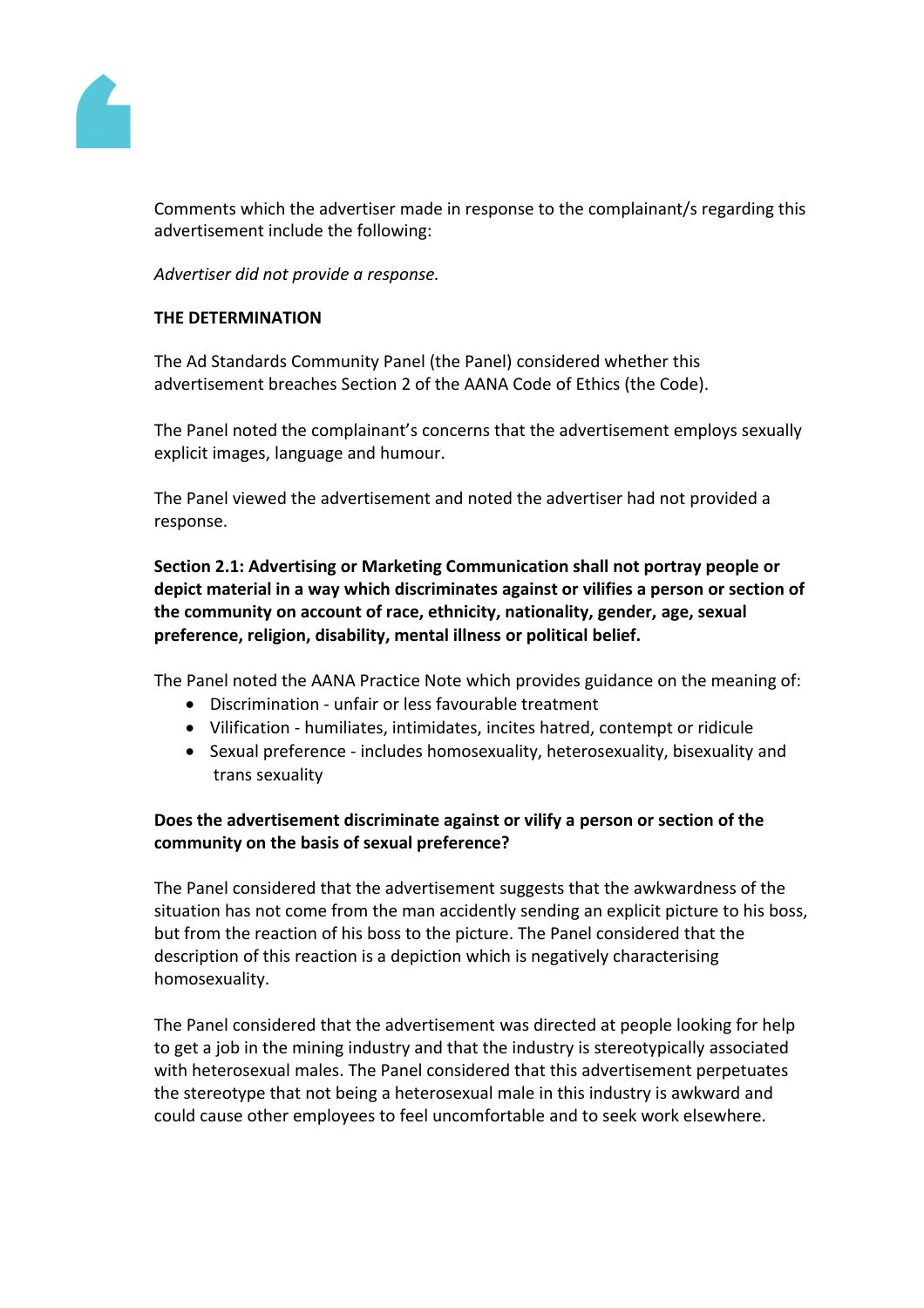

The Panel considered that most members of the community would consider that humour which relies on the depiction of a person's sexuality as being negative or undesirable or suitable material for a joke is homophobic in nature.

The Panel considered that the advertisement did incite hatred, contempt or ridicule of homosexual men and as such did vilify a section of the community on the basis of sexual preference.

## **Section 2.1 conclusion**

Finding that the advertisement did portray material in a way which discriminates against or vilifies a person or section of the community on account of sexual preference, the Panel determined that the advertisement did breach Section 2.1 of the Code.

**Section 2.4: Advertising or Marketing Communications shall treat sex, sexuality and nudity with sensitivity to the relevant audience.**

The Panel noted the Practice Note for the Code states:

*"Images which are not permitted are those which are highly sexually suggestive and inappropriate for the relevant audience. Explicit sexual depictions in marcomms, particularly where the depiction is not relevant to the product or service being advertised, are generally objectionable to the community and will offend Prevailing Community Standards"*

#### **Does the advertisement contain sex?**

The Panel noted the dictionary definition of sex most relevant to this section of the Code of Ethics is 'sexual intercourse; sexually stimulating or suggestive behaviour.' (Macquarie Dictionary 2006).

The Panel considered that the advertisement did not contain sex.

#### **Does the advertisement contain sexuality?**

The Panel noted the definition of sexuality includes 'sexual character, the physical fact of being either male or female; The state or fact of being heterosexual, homosexual or bisexual; sexual preference or orientation; one's capacity to experience and express sexual desire; the recognition or emphasising of sexual matters'. The Panel noted that the use of male or female actors in an advertisement is not by itself a depiction of sexuality.

The Panel noted that the advertisement contains a reference to a dick pic, and an indication that the boss was attracted to his employee. The Panel considered that the advertisement contained sexuality.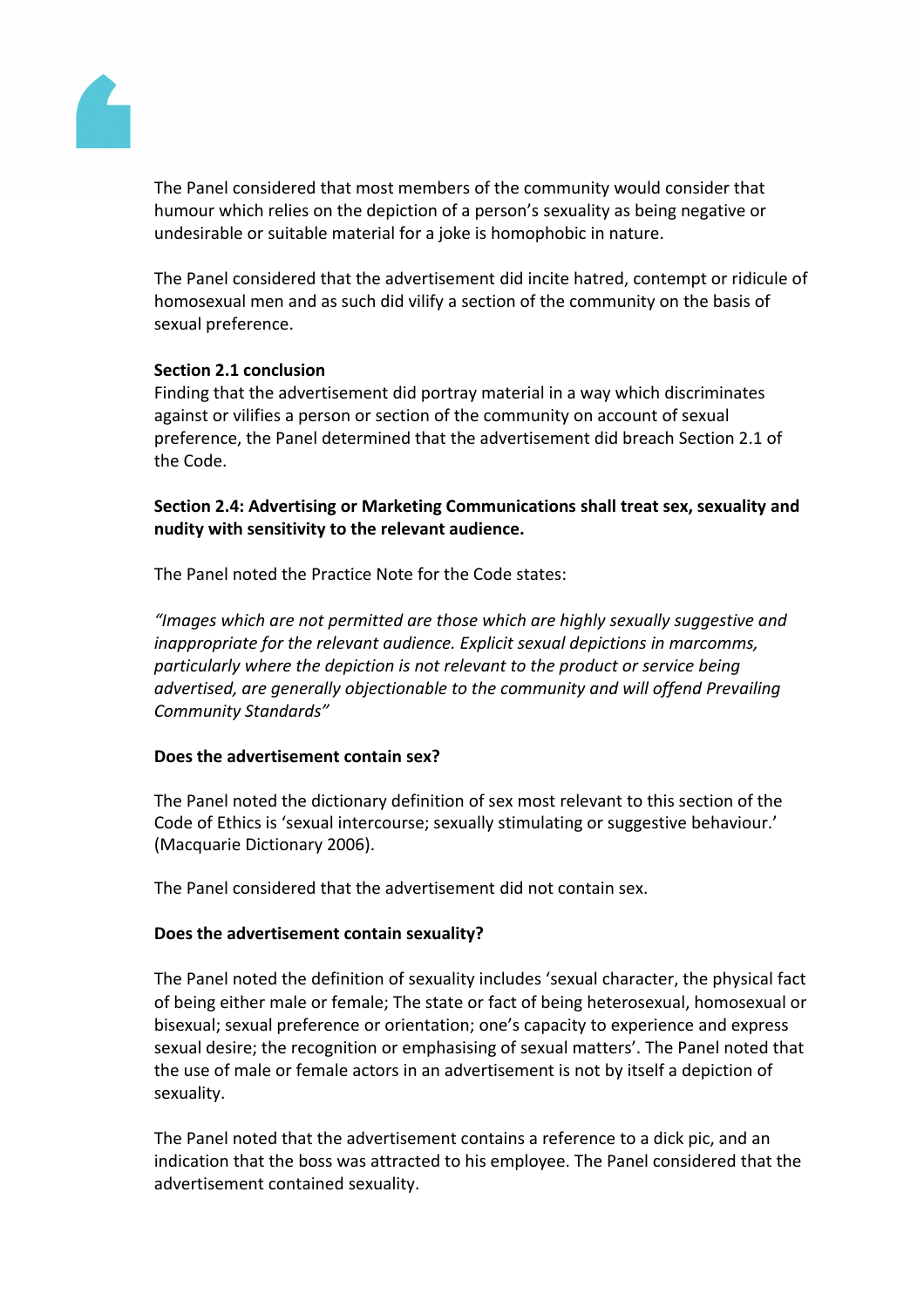

#### **Does the advertisement contain nudity?**

The Panel noted that the dictionary definition of nudity includes 'something nude or naked', and that nude and naked are defined to be 'unclothed and includes something 'without clothing or covering'.

The Panel noted that while the advertisement refers to a dick pic, there was no actual nudity depicted in the advertisement.

#### **Is the issue of sexuality treated with sensitivity to the relevant audience?**

The Panel considered the meaning of 'sensitive' and noted that the definition of sensitive in this context can be explained as indicating that 'if you are sensitive to other people's needs, problems, or feelings, you show understanding and awareness of them.' (https://www.collinsdictionary.com/dictionary/english/sensitive).

The Panel considered that the requirement to consider whether sexual suggestion is 'sensitive to the relevant audience' requires them to consider who the relevant audience is and to have an understanding of how they might react to or feel about the advertisement – the concept of how subtle sexual suggestion is or might be is relevant to the Panel considering how some sections of the community, such as children, might perceive the advertisement.

The Panel noted that this advertisement was on the advertiser's Facebook page and considered that the relevant audience would be people who follow that page and people who were looking for help in getting work in the mining industry.

A minority of the Panel considered that the sexualised humour in the advertisement was not relevant to the product being advertised and its use was gratuitous. The Panel considered that most people looking for help when seeking employment would not be expecting to see a sexual joke.

However, the majority of the Panel considered that the sexualised humour in the advertisement was not overt and that the imagery accompanying the wording was not sexualised. The Panel considered that the relevant audience of adult Facebook users seeking employment would not find the sexuality in the advertisement offensive or inappropriate.

#### **Section 2.4 Conclusion**

The Panel determined the advertisement did treat sex, sexuality and nudity with sensitivity to the relevant audience and did not breach of Section 2.4 of the Code.